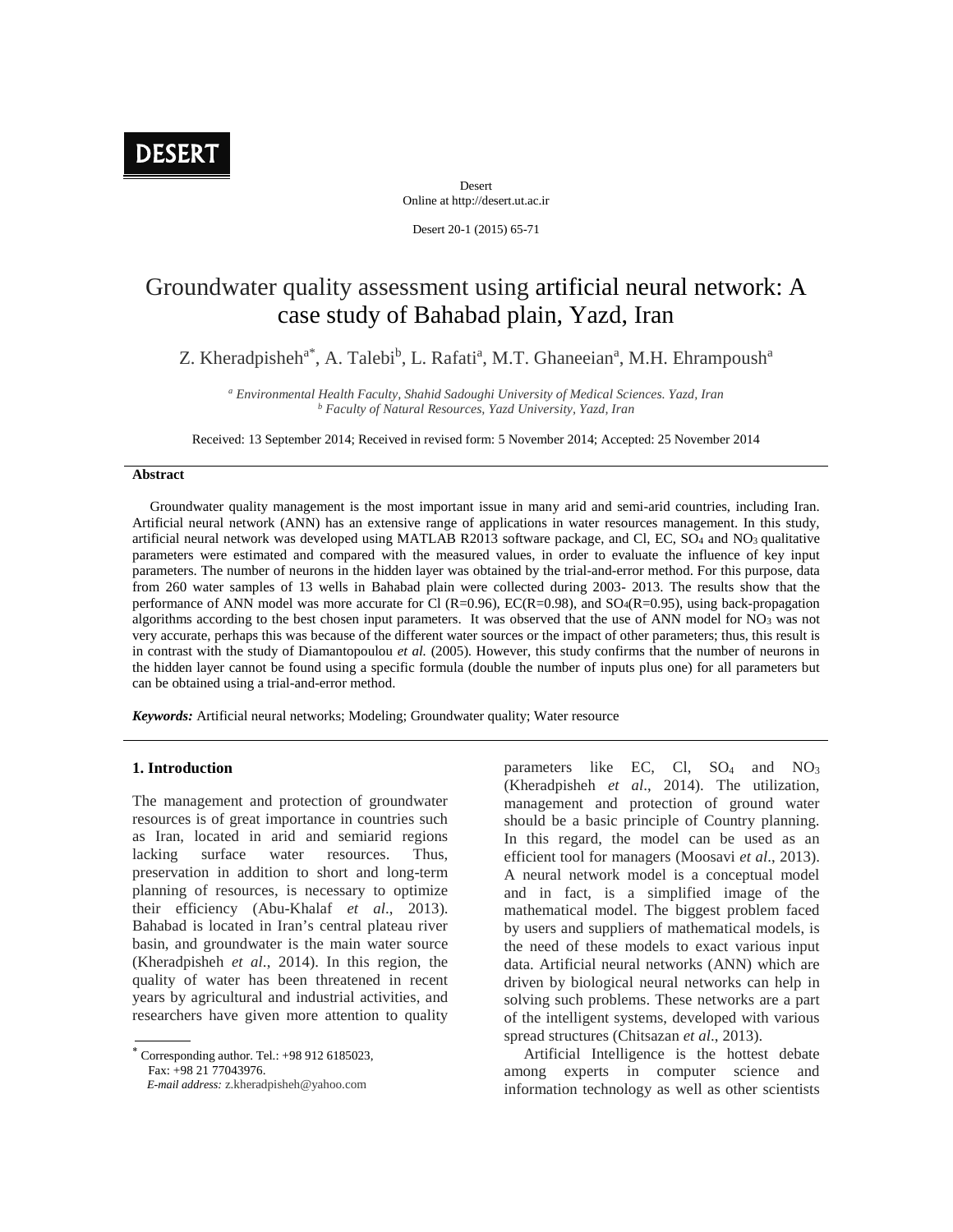and decision makers (Cuesta Cordoba, 2011). The ultimate goal of Artificial Intelligence is to build an artificial human, by making a software program that can think like humans, such machines can make the best decisions under critical conditions by combining advanced analytical techniques and the ability of analyst's engineers, politicians, and other scientists based on the huge volume of information resources available. Neuro Solution and MATLAB software are applications used in neural network modeling (Moosavi *et al*., 2013). The first is the set of input and output layers, the number of this input and output are determined according to the conditions governing the issue, the existing database and other factors. The second part is to determine the number of hidden layers; the hidden layer has a major role in the Network power. The third part of the neural network is the network training and testing. The meaning of network training in an artificial neural network is the adjustment of weight input parameters. The input database, related to a part of the network database, was presented during the training process. Output values and the target value were compared, and the weights were corrected according to the amount of error. After this step, the weight's values were stored and the network for the other part of the data not used during the training phase, was tested (Huang *et al.*, 2011).



Fig .1. Example of Artificial Neural Network (ANN), MATLAB R2013 software

Artificial neural network models (ANN) are widely used as a black-box model for water in stream flow forecasting, groundwater, water quality, water management policy, precipitation forecasting, and reservoir operations, since the early 19th century (Nourani *et al.,* 2012). Seyam *et al.* (2011) and Li *et al*. (2012) recently showed that this model does not require complex processes, that occur in the environment. Cordoba (2011) analyzed the impact of physical parameters on water distribution using available historical data. Dutta *et al.* (2010) used the ANN model for adsorption and photo catalysis of reactive dye on the  $TiO<sub>2</sub>$  surface system.

Kulkarni *et al.* (2010) quantified the formation of trihalomethanes (THMs), haloacetic acids (HAAs), and total organic halide (TOX) using the ANN model. Venkat Kumar *et al.* (2010) used the ANN model to predict water parameters from a few known parameters. Sadiq *et al.* (2004) and Chowdhury *et al.* (2009) developed an ANN model for predicting the disinfection of byproducts (DBP) formed in drinking waters. Diamantopoulou *et al.* (2005) and Venkat Kunwar *et al.* (2009) estimated dissolved oxygen (DO) and biochemical oxygen demand (BOD) levels in a river using the ANN model. Ming Kuo *et al.* (2004), Ying *et al.* (2007) and Palani *et al.* (2008)

used the ANN model to predict and forecast the quantitative characteristics of water bodies. Garcia *et al.* (2006) estimated the ability of the ANN to provide a data-driven approximation of the explicit relationship between transmissivity and hydraulic head, as described by the flow equation of ground water. Sahoo *et al*. (2005) applied the ANN for the prediction of pesticides in rural domestic wells. Karul *et al*. (2000) and Panda *et al.* (2004) estimated Lake Water Quality by the ANN model.

Fortunately, the importance of qualitative modeling of aquifer management in Iran, has been on the increase for the past few years. It is necessary to develop a system for monitoring groundwater quality. Sampling systems are the main sources of data for groundwater mathematical models and are the main cause of improper performance. Therefore, creating a system for monitoring and sampling groundwater is more important. Modeling of ground water seems necessary because of the status of water quality in each region. This study used an artificial neural network in estimating the quality parameters and compared them with the measured values, in order to evaluate the influence of key input parameters to the neural network.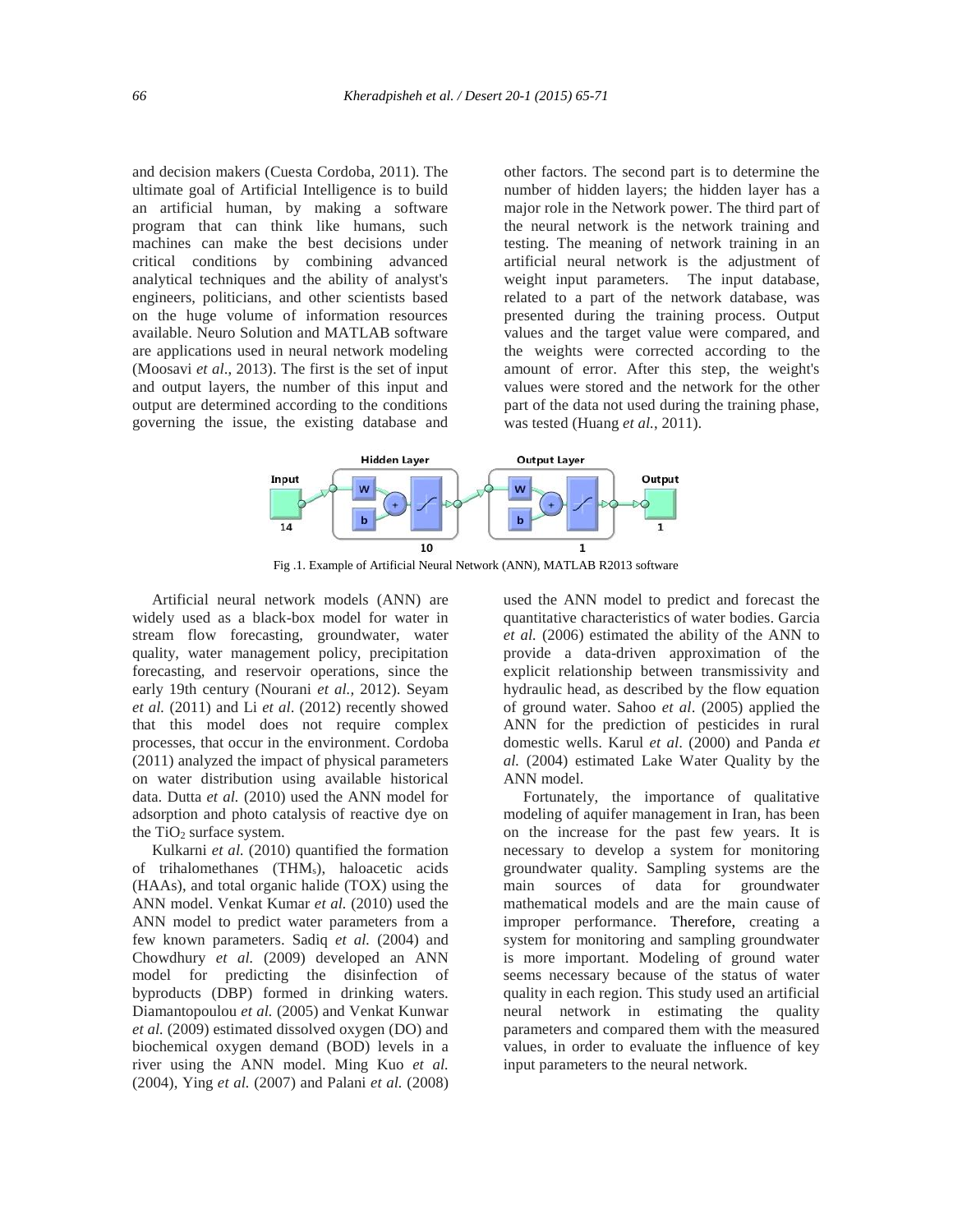## **2. Material and methods**

#### *2.1. Study area*

Bahabad plain is one of the plains of Yazd Province in Central Iran. The geographical location of this plain is 56º20' to 56º56' east longitude and 31º40' to 32º16' north latitude (Figure 2). Its center is Bahabad city, located 85 km northeast of Bafq City. This city covers an area of 8 km<sup>2</sup> and has an altitude of 1398 m above sea level. The annual long term precipitation rate of the region is 55.1 mm; average temperatures are maximum  $(26^{\circ}C)$  and minimum  $(10^{\circ}C)$ . Bahabad plane is located between the heights in the north west and east south, with remarkable ground tables which are used for agricultural development, animal breeding and drinking water. Due to the paucity of precipitation and over use of

water in the region, the annual loss of groundwater amounted to 25 cm withdrawal, and resulted in an annual regional ground water deficit of 8-12 million m<sup>3</sup> (Kheradpisheh *et al.,* 2014, WRS, 2014).

#### *2.2. Data collection and analysis*

In this research, it was necessary to gather data for training purpose, therefore data gatherad from Yazd Regional Water Company and 260 samples of 13 wells were assessed in the Bahabad plain from 2003 to 2013. Model input parameters included: (Cl, EC, NO<sub>3</sub>, SO<sub>4</sub>, HCO<sub>3</sub>, Anion, Cation, TDS, TH, pH, SAR,% Na, K, Mg, Ca, Evaporation, Water level, Q) and the model output parameters included: (Cl, EC, NO<sub>3</sub>, SO<sub>4</sub>). Artificial neural network modeling was developed using MATLAB R2013 software package.



Fig. 2. Location of study region (Bahabad case study), (Kheradpisheh *et al.,* 2014)

In this research, 70% of inputs were used for training and the remaining 30% were used for test. At first, input data were normalized to the range  $0-1$ , then the best number of epochs were estimated for each output parameter, and the root mean square error value used for the stopping criterion was set as 0.01. The best combination of inputs were estimated for Cl, EC,  $NO<sub>3</sub>$ , and  $SO<sub>4</sub>$ . The Coefficient of determination  $(R^2)$  (Equation 1), root mean squared error (RMSE) (Eq. 2) and Nash–Sutcliffe model efficiency coefficients were

used for modeling Cl, EC,  $NO<sub>3</sub>$ ,  $SO<sub>4</sub>$  for different ANN models with the best combination of inputs and best number of neurons in the hidden layer. The back-propagation algorithm was applied for modeling. This algorithm calculates the weights between the input, the hidden layers, and the output layer by modifying the number of hidden layers and the learning rate. Feed forward back propagation neural networks (FFN-BP) are relatively new tools in the earth sciences (Chitsazan *et al*., 2013, Huang *et al*., 2011). This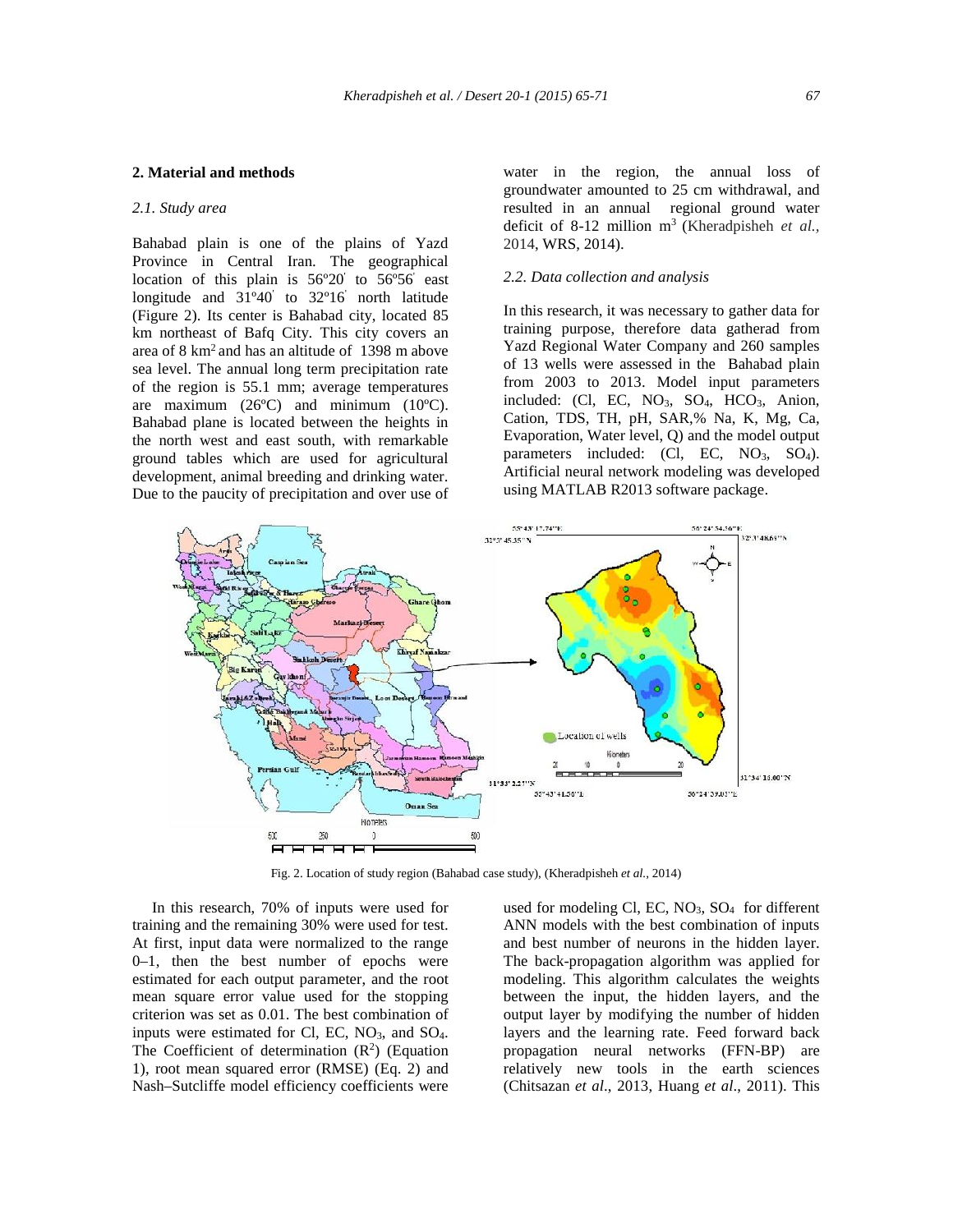algorithm has been used in similar studies such as that of Moosavi *et al*. (2013), Nourani *et al*. (2012), Sahoo *et al*. (2005), Venkat Kunwar *et al*. (2009) and Ying *et al*. (2007).

## **3. Results and discussion**

The results of the modeling were determined by input parameters, such as, Cl, EC(Electrical Conductivity), NO3, SO4, HCO3, Anion, Cation, TDS(Total Dissolved Solids), TH (Total Hardness), pH, SAR (Sodium Absorption Ratio), %Na, K, Mg, Ca, Evaporation, Water level, Q, T(Temperature) using neural network and Coefficient of determination  $(R^2)$  (Eq. 1), root mean squared error (RMSE) (Eq. 2) and Nash– Sutcliffe model efficiency coefficients were used to model Cl, EC, NO<sub>3</sub>, and SO<sub>4</sub>. Accordingly:

$$
R^{2} = \left(\frac{\sum_{i=1}^{n} (o_{i} - \overline{\sigma})(e_{i} - \overline{e})}{\sqrt{\sum_{i=1}^{n} (o_{i} - \overline{\sigma})^{2}} \sqrt{\sum_{i=1}^{n} (e_{i} - \overline{e})^{2}}}\right)^{2}
$$
(1)  

$$
RMSE = \sqrt{\frac{\sum_{i=1}^{n} (o_{i} - e_{i} - e)^{2}}{\sum_{i=1}^{n} (o_{i} - e_{i} - e)^{2}}}
$$
(2)

where o, e and n, represent the observed groundwater quality, estimated groundwater quality and number of data, respectively. In the Nash–Sutcliffe model efficiency coefficient, an efficiency of one corresponds to a perfect match of the simulated data to the observed data (Moosavi *et al*., 2013).

Table 1. RMSE, COREL, N and  $R^2$  for different ANN models with the best combination of inputs and number of neurons in hidden layer

|                 |             | <b>Network</b> |            |                |
|-----------------|-------------|----------------|------------|----------------|
|                 | <b>RMSE</b> | <b>COREL</b>   | Nash       | $\mathbb{R}^2$ |
| C1              |             |                |            |                |
|                 | 0.110968    | 0.894827       | 0.751953   | 0.800716       |
| train SCG       | 0.040904    | 0.984817       | 0.966297   | 0.969865       |
| train LM        | 0.093546    | 0.944696       | 0.823724   | 0.89245        |
| EC              |             |                |            |                |
| train GDX       | 0.085031    | 0.952771       | 0.891993   | 0.907773       |
| train SCG       | 0.033171    | 0.9925         | 0.983563   | 0.985057       |
| train LM        | 0.080624    | 0.968828       | 0.902897   | 0.938628       |
| NO <sub>3</sub> |             |                |            |                |
| train GDX       | 0.447729    | $-0.22482$     | $-4.8985$  | 0.050546       |
| train SCG       | 0.327234    | 0.217898       | $-2.15086$ | 0.04748        |
| train LM        | 1.257356    | 0.311154       | $-2.11639$ | 0.096817       |
| SO <sub>4</sub> |             |                |            |                |
| train GDX       | 0.06598     | 0.954394       | 0.884451   | 0.910867       |
| train SCG       | 0.057235    | 0.968582       | 0.91305    | 0.93815        |
| train LM        | 0.043035    | 0.975265       | 0.950843   | 0.951142       |

The results of RMSE, COREL, N and  $\mathbb{R}^2$  for different ANN models with the best combination of inputs and number of neurons in hidden layer are shown in Table 1. The number of epochs was set as 200 for Cl, and the optimum combination of inputs was a combination of seven parameters: anionic, Cation, TDS, TH, SAR, Na, and Mg, the best number of neurons in the hidden layer was 19. The number of epochs was set as 100 for EC, and the optimal combination of inputs was a combination of nine parameters: Anion, Cation, TDS, TH, SAR, K, Na, Mg, and Ca, and the best number of neurons in the hidden layer was 15. The number of epochs was set as  $400$  for  $NO<sub>3</sub>$ , and the best combination of inputs was a combination of two parameters: HCO<sub>3</sub> and Evaporation, and the best number of neurons in

the hidden layer was 7. The number of epochs was set as 400 for SO4. The best combination of inputs was a combination of four parameters: Anion, Cation, TH, Na and the optimum number of neurons in the hidden layer was 10. The relationship between the estimated and observed values of the parameters Cl, EC,  $NO<sub>3</sub>$ , and  $SO<sub>4</sub>$ , are modeled as shown in Figure 3.

In this study, eighteen different parameters were used as input and four output parameters were examined, the results are shown in Table 1. Five training algorithms were examined, namely train GD, train GDA, train GDX, train SCG and train LM with different numbers of neurons in the hidden layer. As shown in Table 1, the optimal training algorithm for Cl was train SCG and the values of RMSE, COREL, N and  $R^2$  were 0.04,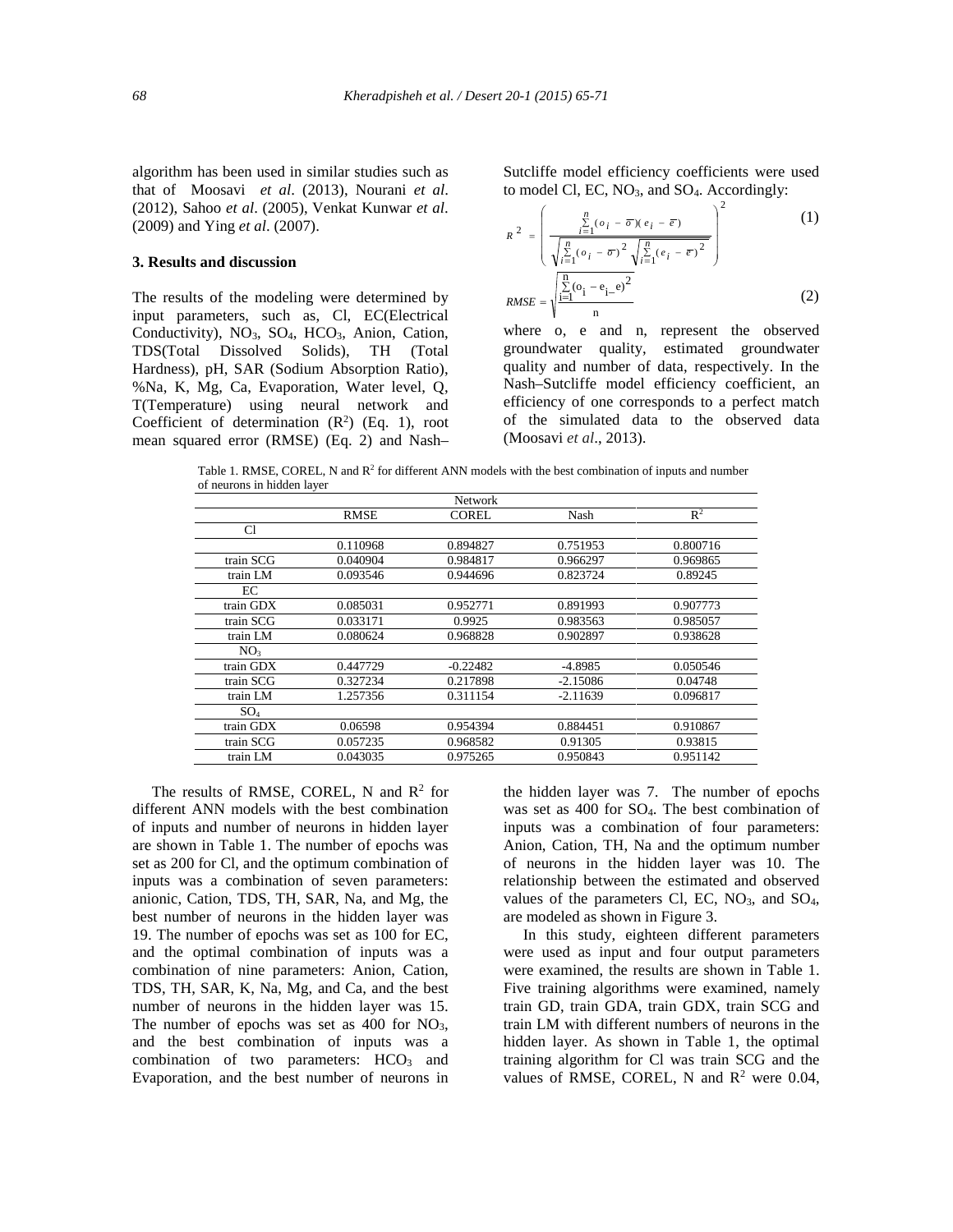0.98, 0.96 and 0.96, respectively by the best combination of inputs. For EC, train SCG was the optimum training algorithms used and the values of RMSE, COREL, N and  $R^2$  were 0.033, 0.99, 0.98 and 0.98, respectively. For NO<sub>3</sub>, train LM was the desirable training algorithm and this result is similar to the research of Venkat Kumar *et al.* (2010), in which the values of RMSE, COREL N and  $R^2$  were 1.25, 0.3, -2.1 and 0.096, respectively. The number of neurons in the hidden layer was equal to double the number of inputs plus one for all parameters and this result is in line with the research of Kavzoglu *et al*. (2003). It seems that the values should be obtained by the trial-and-error method, as pointed out by Venkat Kumar *et al*. (2010) and Moosavi *et al*. (2013). Figure 3 shows an increase in the parameter's value of groundwater in the standard range. The minimum and maximum values of parameters were Cl: (3.2, 77) mg / l, EC: (920, 11920)  $\mu$ mohs/cm, NO<sub>3:</sub> (0, 15.4) mg / 1, SO<sub>4</sub>: (2, 82.5) mg / l for the last decade (2003-2013) and this increase could be a warning for the future. This

trend is an indication of drought and declining water quality, increasing number of industries, agricultural wastewater and population in this region. Industrial and municipal wastes and excess nitrate fertilizers increased these parameters in this area in recent years. Also, because of the increasing use of groundwater, resources have declined in the region in recent years, this trend will be exacerbated. As pointed out by Badeenezhad *et al.* (2012), Sharifi *et al*. (2012) and Abu-Khalaf *et al*. (2013), the increasing nitrate concentration in groundwater can be attributed to the transfer of surface and subsurface sewage by soil and fertilizer overuse. The maximum desired EC parameter is 1500 μmohs/cm, and the maximum allowable value is 2000 μmohs/cm, so the increase of this parameter, which has led to changes, has increased the salinity of water in recent decades. Therefore, underground aquifer changes can cause instability, and low groundwater level also affects water quality, and could be a subject for discussion at the Earth Summit.



Fig. 3. The relationship between observed and simulated data for the best ANN model for CL, EC. SO<sub>4</sub>, and NO<sub>3</sub> parameters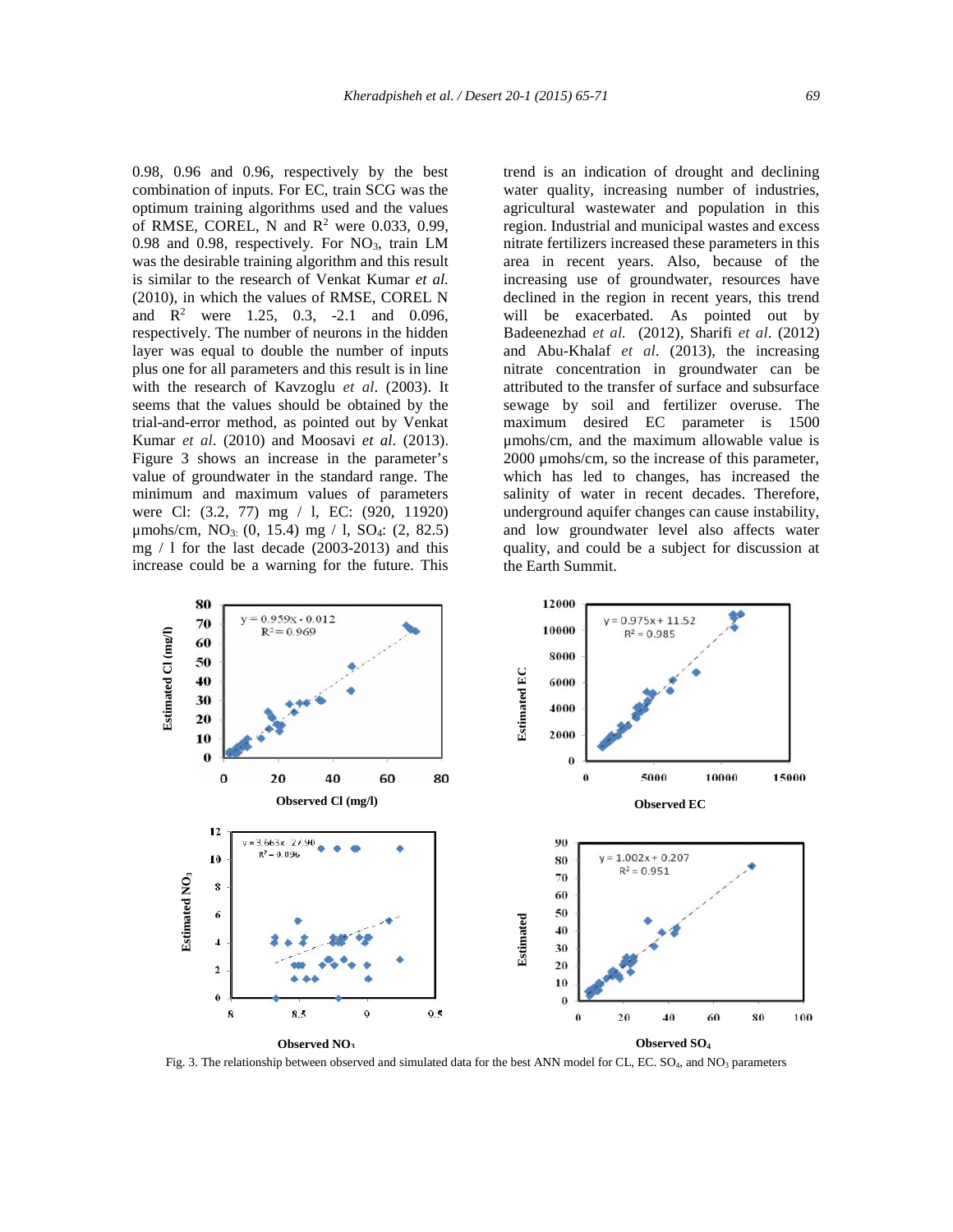## **4. Conclusion**

Based on this study's results, using artificial neural network with the back-propagation algorithms for modeling qualitative parameters of groundwater, such as Cl, EC, SO<sub>4</sub>, was more accurate according to the chosen input parameters, and this finding is similar to those of Li *et al.* (2012) and Ying *et al*. (2007). However, the use of artificial neural networks for NO<sub>3</sub> modeling was not, accurate. This contradicts the finding of Diamantopoulou *et*  $al.'s$  (2005) research in Greece, that studied  $NO<sub>3</sub>$ modeling in surface water and used DO, EC, Na, Ca, Mg, HCO<sub>3</sub>, Q, T, SO<sub>4</sub>, and CL parameters as input. They also used back-propagation algorithm and obtained good results. Perhaps, it was because they used a different water source or experienced the impact of other parameters. According to the highly expensive and time-consuming tests, these parameters can be modeled to estimate their range. This is a quick and cost-effective method for management practices, especially in emergency situations.

## **Acknowledgment**

The author gratefully acknowledge Mr. Vahid Moosavi for his efforts and invaluable contributions in the analysis of the data.

## **References**

- Abu-Khalaf, N., S.Khayat, B. Natsheh, 2013. Multivariate Data Analysis to Identify the Groundwater Pollution Sources in Tulkarm Area/Palestine. Science and Technology, 3; 99-104.
- Badeenezhad, A., M. Gholami, A. JonidiJafari, A. Ameri, 2012. Factors affectingnitrate Concentrationsin Shiraz Groundwater Using Geographical Information System (GIS). Tolooe Behdasht, 11; 47- 56.
- Chitsazan, C., G.H. Rahmani, A .Neyamadpou, 2013. Groundwater level simulation using artificial neural network: a case Study from Aghili plain, urban area of Gotvand, south-west Iran. Geopersia Journal, 3; 35-46.
- Chowdhury, SH., P. Champagne, P.J. McLellan, 2009. Models for predicting disinfection byproduct (DBP) formation in drinking waters: A chronological review. Science of the Total Environment, 407; 4189–4206.
- Cuesta Cordoba, I. G. A., 2011. Using OF Artificial Neural Network for Evaluation and Prediction of Some Drinking Water Quality Parameters within a Water Distribution System. Water Management and Water Structures, 3; 1-11.
- Diamantopoulou, M. J., V. Z. Antonopoulos, D. M. Papamichail, 2005. The Use of a Neural Network Technique for the Prediction of Water Quality

Parameters of Axios River in Northern Greece. European Water, 11; 55-62.

- Dutta, S., A.A. Parsons, C. Bhattacharjee, 2010. Development of an artificial neural network model for adsorption and photocatalysis of reactive dye on TiO2 surface. Expert Systems with Applications, 37; 8634– 8638.
- Garcia, L.A., A. Shigidi, 2006. Using neural networks for parameter estimation in ground water. Journal of Hydrology, 318; 215–231.
- Huang, J., J. Xu, X. Liu, L. Wang, 2011. Spatial distribution pattern analysis of groundwater nitrate nitrogen pollution in Shandong intensive farming regions of China using neural network method. Mathematical and Computer Modelling, 54; 995–1004.
- Karul, C., S. Soyupak, A.F.Cilesiz, 2000. Case studies on the use of neural networks in eutrophication modeling. Ecological Modelling, 134; 145–152.
- Kheradpisheh, Z., S.A. Almodaresi, Y. Khaksar, L. Rafati, 2014. Zoning of groundwater Contaminated by Nitrate Using Geostatistics Methods (Case Study: Bahabad Plain, Yazd, Iran). Desert, 19; 83-90.
- Kulkarni, P., SH. Chellam, 2010. Disinfection by-product formation following chlorination of drinking water: Artificial neural network models and changes in speciation with treatment. Science of the Total Environment, 408; 4202–4210.
- Li, X., S. Lungcang, L. Liu, 2012. Sensitivity analysis of groundwater level in Jinci Spring Basin (China) based on artificial neural network modeling. Hydrogeology Journal, 20; 727–738.
- Ming Kuo, Y., Ch. Wuing Liu, K. Hung Lin, 2004. Evaluation of the ability of an artificial neural networkmodel to assess the variation of groundwater quality in an area of blackfoot disease in Taiwan. Water Research, 38; 148–158.
- Moosavi, V., M. Vafakhah, B. Shirmohamadi, 2013. A Wavelet-ANFIS Hybrid Model for Groundwater Level Forecasting for Different Prediction Periods. Water Resources Management, 27; 1301-1321.
- Nourani, V., R. Goli Ejlali, 2012. Quantity and Quality Modeling of Groundwater by Conjugation of ANN and Co-Kriging Approaches. Water Resources Management and Modeling, Available from: http://www.intechopen.com/books/water-resources managementand-modeling/quantity-and-quality modeling-of-groundwater-by-conjugation-of-ann-and co-krigingapproaches
- Panda, S.S., V. Garg, I. Chaubey, 2004. Artificial Neural Networks Application in Lake Water Quality Estimation Using Satellite Imagery. Journal of Environmental Informatics, 4; 65-74
- Palani, S., S.Y. Liong, P. Tkalich, 2008. An ANN application for water quality forecasting. Marine Pollution Bulletin**,** 56; 1586–1597.
- Sahoo, G.B., C. Ray, H.F. Wade, 2005. Pesticide prediction in ground water in North Carolina domestic wells using artificial neural networks. Ecological Modelling**,** 183; 29–46.
- Sadiq, R., M. J. Rodriguez, 2004. Disinfection by-products (DBPs) in drinking water and predictive models for their occurrence: a review. Science of the Total Environment, 321; 21-46.